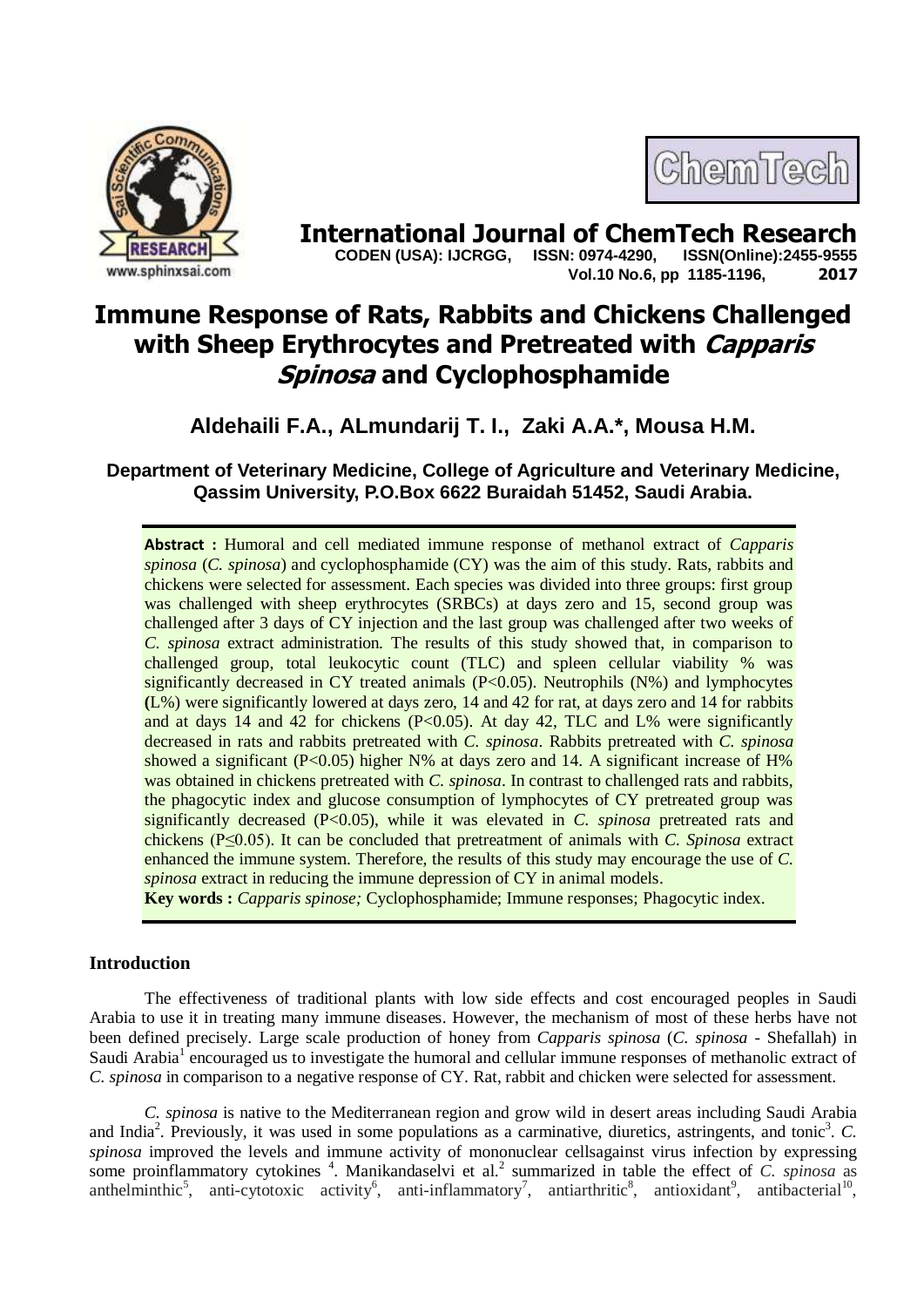antidiabetic<sup>11</sup>, immunomodulatory<sup>12</sup>, anticarcinogenic<sup>13</sup> and anti-hepatotoxic activity <sup>14</sup>. The phytochemicals identified in this plant were lipids, alkaloids, glucocapperin, and polyphenols<sup>15</sup>.

CY as a cytotoxic drug was previously used as chemotherapeutic agent and immunosuppressive therapy against cancer<sup>16</sup>. The mechanism of CY in inducing immunosuppression has been reported<sup>17</sup>. CY was able to bind to DNA specifically to the N7 of guanine residue and forms double strand ducts<sup>17</sup>. At cellular level, it leads to apoptosis and induces cytotoxic effect on murine lymphocytes<sup>18</sup>. The drug also causes generation of reactive oxygen radicals<sup>17</sup>. In addition, CY produces acrolein, secondary metabolite to inhibit the cell proliferation, and also modulates the expression levels of gene sand transcription factors and lowers the activator protein-1<sup>19</sup>.

Blood samples were taken prior to challenge with SRBCs or on the fourth day of CY injection or after two weeks of *C. spinosa* extract administration (day 0) and on days 14 and 42 post-challenge. Part of blood samples were used for counting TLC as well as N %, L % and N/L ratio within one hour after collection. The solid phase enzyme-linked immunosorbent assay (ELISA) using membrane of SRBCs as antigen was performed to estimate total serum Igs, IgM and IgG at days 0 (pre-challenge), 7, 14, 21, 28, 35 and 42 (postchallenge). Spleen cellular viability % and histopathology of spleen were also evaluated. Cellular immune response was performed by calculation of phagocytosis index using *in vivo* and *in vitro* carbon clearance assay, and lymphocyte transformation assay using glucose consumption test.

#### **Experimental**

Fresh sheep blood was collected in sterile Alsevar"s solution. Cells were adjusted by using Neubaur chamber for challenge. A total of 27 male Wistar albino rats (150 - 200 g), 27 native rabbits (2-2.5 Kg) and 27 Ross broiler chicks. (2-2.5 Kg) were obtained. The rats were housed in cages (35 x 35 x 15 cm for 3-5 rats, 2-3 chicks and one rabbit). The animals received *ad libitum* a commercial diet obtained from General Company of Feed Silo and Powder Mint for rats and chicks and a commercial pelleted ration for rabbits. The diet was formulated by  $NRC^{20}$ . The NIH Guide for the Care and Use of Laboratory Animals was followed throughout the experimental.

The methanolic extract of aerial parts of the *C. spinosa* plants during flowering season were collected and subjected to qualitative and quantitative analysis to identify the presence of the alkaloids, flavonoids, tannins, phenols and saponins<sup>21</sup>.GC/MS analysis of methanolic extract was performed using Agilent Gas Chromatography <sup>22</sup>(Model 6890N coupled to 5973 Mass Selective Detector (MSD), (USA).

Animals in each species were divided into three equal groups. Challenge of the first group was performed at days zero and  $15^{23}$  by intraperitoneal injection of 0.5,2 and 4 ml of SRBCs suspension containing  $1\times10^8/\text{mm}^3$  cells for rat, rabbit and chicken respectively  $^{24-26}$ . The second group was injected intra peritoneally by CY monohydrate (Sigma-Aldrich) at a dose of 90 mg/kg,65 mg/kg for rat and rabbit respectively<sup>18,27</sup>, and 3 mg/bird/day for chicken<sup>28</sup> for three successive days. Challenge with SRBCs started in day 4 and day 18 as the same regimen of the first group. The third group received 30 mg/kg body weight/day of *C. spinosa* extract suspended in 1.0 ml saline for 2 weeks followed by SRBCs challenge similar to the treatment of the first group.

Blood samples were taken before challenge or at the fourth day of CY injection or after two weeks of *C. spinose* extract (day 0) and on days 7, 14, 21, 28, 35 and 42 post- challenge. The sera were obtained and inactivated at 56°C for 30 min to remove nonspecific agglutinins. Part of blood samples was heparinized for counting TLC<sup>29</sup> as well as N %, L % and N/L ratio  $^{30}$ . For chickens, TLC was carried out using Natt-Herrick's staining solution.

Spleens were gently removed after 42 days of challenge and each was divided into two halves. The first half was used for determination of viable cell number by the trypan blue dye exclusion method<sup>31</sup>. The other half was rapidly preserved in 10% aqueous neutral buffered formalin solution for histopathological examination<sup>32</sup>.

ELISA was used to measure total Igs, IgM and IgG anti-SRBC membrane antibody titers in sera<sup>33-34</sup>. Hemoglobin-free SRBC membranes were prepared and the protein content of the solution was measured using SPECTRUM kits**.** ELISA plates were coated with prepared SRBC membrane and non-specific binding sites were blocked with 1% skim milk<sup>23</sup>. Each serum sample was then added, incubated overnight at 4°C. Enzyme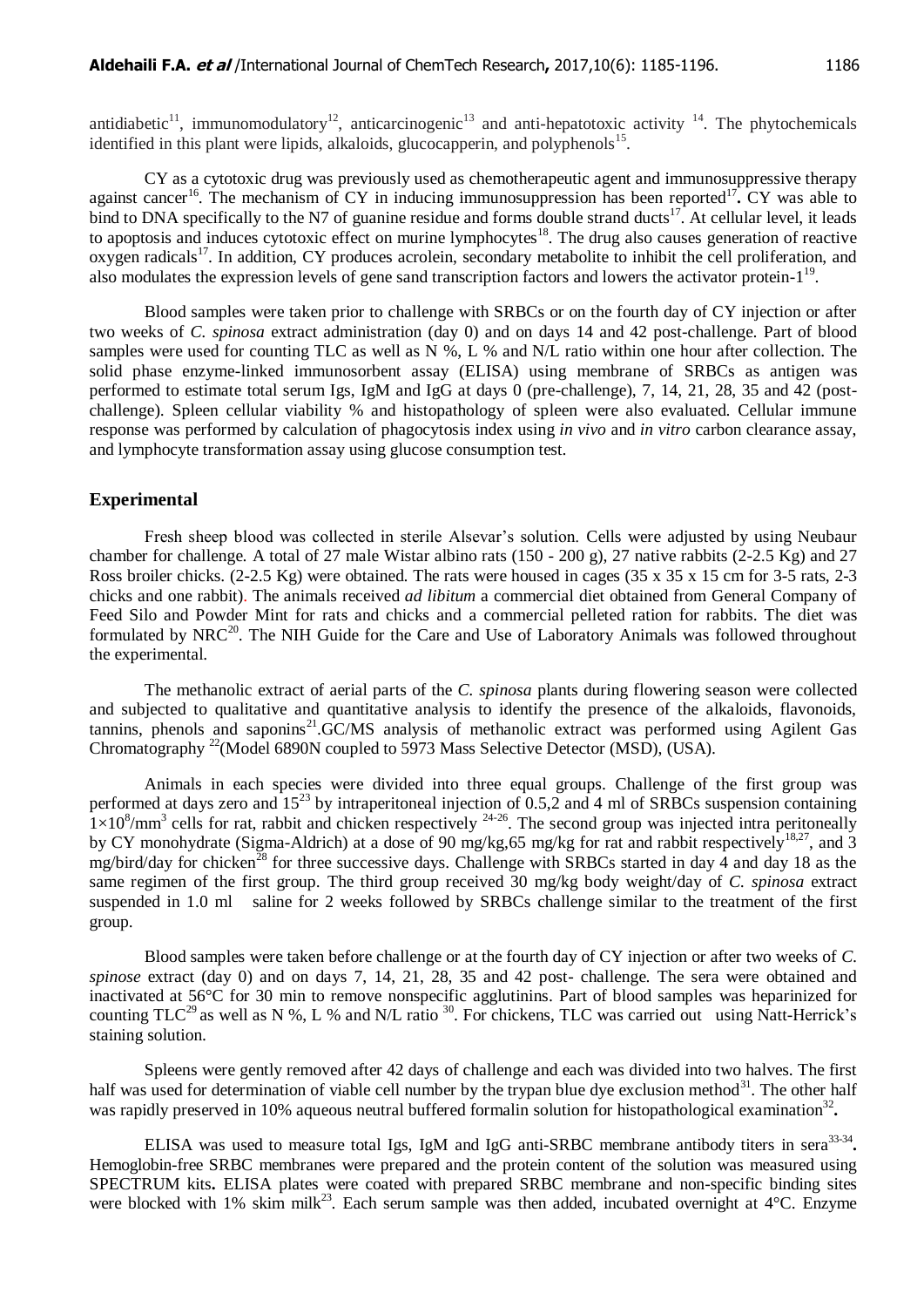conjugate horseradish peroxidase labeled goat anti-rabbit IgG at a titer of 1:3000 for rabbit samples or labeled goat anti – mouse IgG fraction at a titer of 1:7000 dilution for rat samples or labeled goat anti - chicken IgG fraction at a titer of 1:2000 dilution for chicken samples in PBS, PH 7.2 were then added to wells. Enzyme substrate solution containing Orthophenyldiamine (OPD, Sigma-Aldrich) was added followed by peroxidase substrate and the reaction was stopped with  $H_2SO_4$  2.5M. The color reaction was measured at wavelength 450 nm using microplate ELISA reader. The use of mercaptoethanol-resistant IgG and sensitive IgM was followed as previously described<sup>35</sup>.

*In vitro* carbon clearance assay was done by collecting1.5 ml of heparinised blood samples on day 42 of treatment. Each sample was mixed with 6 µl of India ink (Pelikan4001, Brillant-Schwarz) and then divided into three equal parts for incubation at 37°C for 20 and 40 min. 150 µl of each mixture was added to 2 ml saline following incubation. The diluted samples were centrifuged at 2500 rpm for 5 min and the optical density of supernatant was read at 535 nm by spectrophotometer. Phagocytic index was calculated by converting the readings to  $log2 / hour^{36}$ .

For*in vivo* carbon clearance assay**,** each animal was intravenously injected with 10 ml/kg body weight of Indian ink mixtureon day 42 of challenge. Blood samples were collected after 2 and 10 min later on 4ml of 0.1% sodium carbonate solution to lyses the erythrocytes. Absorbance was measured at 670 nm using spectrophotometer. Rate of carbon clearance  $(K)$  and phagocytic index were calculated using the formula<sup>37-38</sup>:

 $K = logOD1 - logOD2 / t2 - t1$ 

Where OD1 and OD2 are the optical densities at time t1 and t2, respectively.

Glucose consumption was measured to evaluate lymphocyte transformation  $39$ . Whole blood (200 µl) was mixed with 2 ml of .1% sodium carbonate solution, incubated for a short time followed by centrifugation. The cells were washed twice with PBS and twice with the RPMI- 1640 culture medium. Lymphocytes at a concentration of  $2 \times 10^6$ /200 $\mu$ l were cultured in the presence of 5  $\mu$ g/ml Phytohaemagglutinin-P (PHA, Sigma-Aldrich) in 24-well plates for T cell mitogen. The cultures were kept in CO2 incubator for 72 hours. Glucose was estimated in incubation medium at 500 nm using SPECTRUM kits. The Glucose consumption was estimated as the quantity of glucose (mg/dl) consumed minus the concentration at the beginning.

#### **Statistical analysis:**

Values of data were illustrated as means  $\pm$  standard errors. Statistical analysis was performed using ANOVA followed by Duncan's Multiple Range Test with  $P<0.05$  being considered statistically significant<sup>40</sup>. Statistical analysis was conducted with SAS program<sup>41</sup>.

#### **Results**

Table (1) illustrated the compounds detected by area from *C. spinosa* extract. Table (2) showed TLC, N%, L% and N/L in rats, rabbits and chickens at days zero, 14 and 42 pretreated with CY and *C. spinosa* after challenged with SRBC. At day zero, TLC in rats pretreated with CY was significantly decreased when compared with challenged rats (P<0.05). Results of N% and L% of challenged rats and exposed to CY showed that at days zero, 14 and 42 there was a significant decrease when compared with SRBC challenged group(P<0.05). At days zero and 42 of challenge, N/L of CY pretreated group was significantly decreased than that of SRBC challenged rats (P<0.05). At day zero and 14, TLC of challenged rabbits pretreated with CY was significantly lower than that of SRBC challenged group  $(P<0.05)$ . Results in the day 14 of challenge indicated that CY pretreated group showed significantly lowered N% than SRBC challenged rabbits (P<0.05). Concerning the L% in rabbits at day zero, 14 and 42 post challenge, the results revealed that challenged rabbits and pretreated with CY showed significant drop of L % than SRBC challenged group  $(P<0.05)$ . There was no significant change in N/L by CY pretreated group challenged with SRBC (P<0.05).

Results revealed that at day zero and 42, TLC of chickens pretreated with CY was significantly lower than in challenged group with SRBC (P<0.05). There was no significant change in heterophil (H%) and H/L in challenged group and pretreated with CY  $(P<0.05)$ . At days zero, 14 and 42, CY pretreated group showed a significant lower L % than SRBC challenged chickens.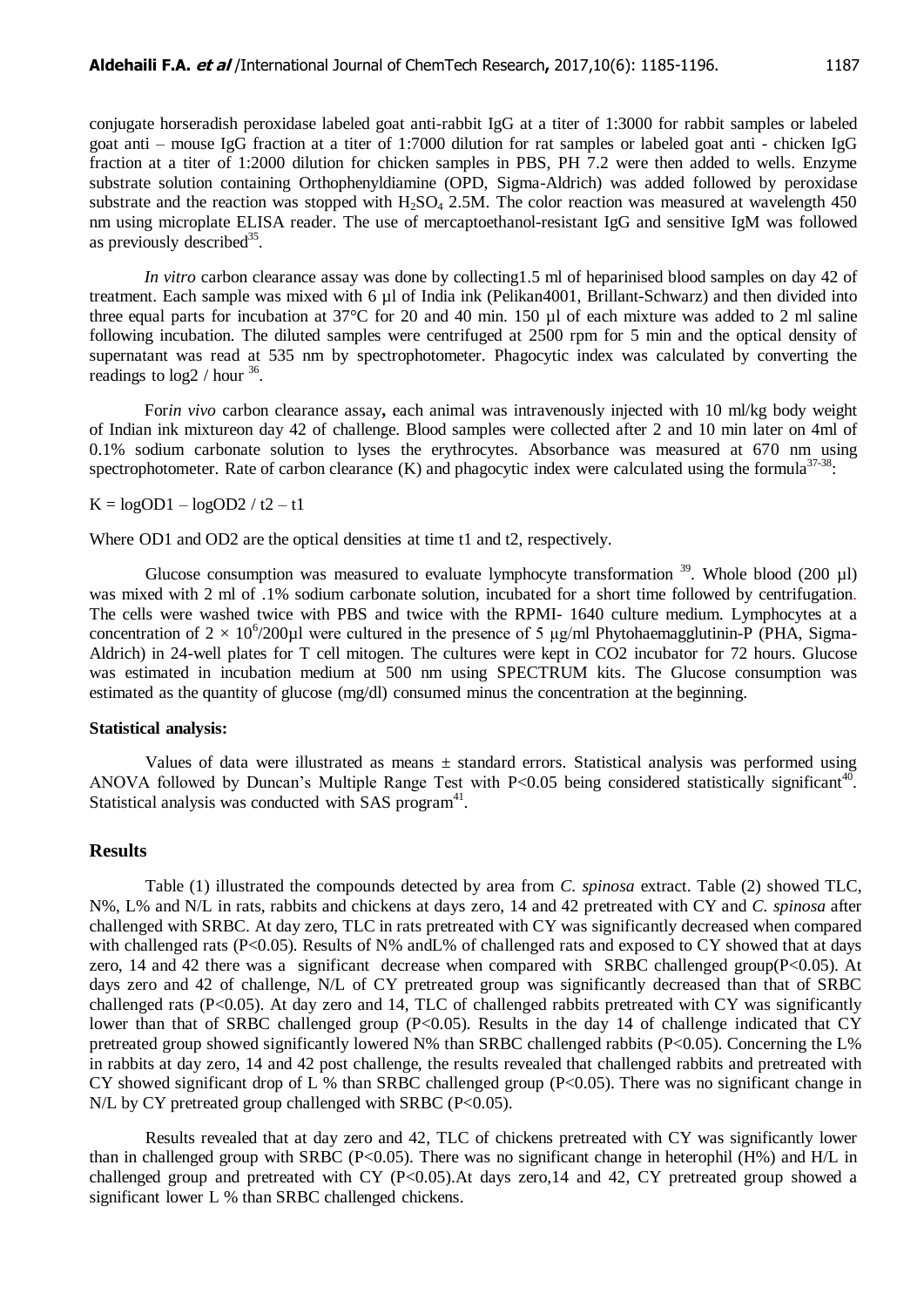| Name of the compounds              | % Area |
|------------------------------------|--------|
| Octadecanoic acid                  | 30.22  |
| 8,11,14-Eicosatrienoic acid        | 24.4   |
| Phytol                             | 24.04  |
| Farnesol                           | 22.8   |
| Hexadecanoic acid                  | 22.3   |
| Megastigmatrienone                 | 17.9   |
| 1-hexadecene                       | 17.7   |
| 4-methyl-2,5-dimethoxybenzaldehyde | 17.6   |
| 2-Undecene                         | 15.9   |
| 4-vinyl-2-methoxy-phenol           | 14.0   |
| 1,2,3-propanetriol                 | 3.74   |

**Table (1): Compounds detected by area from** *C. spinosa* **methanolic extract:**

Table (2): Total white blood cell counts (TLC  $10^3$ /mm<sup>3</sup>). Neutrophil (N %) Lymphocyte (L %) of animals **challenged with SRBC and pretreated with CY and***C. spinosa*

|                            |                                       |                                   | <b>Rats</b>                       |                                   |                                   | <b>Rabbits</b>                   |                                   |                                  | <b>Chickens</b>                  |                                  |
|----------------------------|---------------------------------------|-----------------------------------|-----------------------------------|-----------------------------------|-----------------------------------|----------------------------------|-----------------------------------|----------------------------------|----------------------------------|----------------------------------|
| <b>Groups</b>              | <b>Parameters</b>                     | 0 Day                             | Day 14                            | Day 42                            | 0 Day                             | Day 14                           | Day 42                            | 0 Day                            | Day 14                           | Day 42                           |
| <b>SRBC</b>                | <b>TLC</b><br>$10^3$ /mm <sup>3</sup> | 6.51<br>$\pm 0.14^b$              | 6.53<br>$\pm 0.15^{\text{cd}}$    | 5.96<br>$\pm 0.098^b$             | 6.47<br>$\pm 0.22^{bc}$           | 7.09<br>$\pm 0.15^{\rm a}$       | 6.12<br>$\pm 0.17^d$              | 11.37<br>$\pm 0.31^{\rm e}$      | 10.87<br>$\pm 0.58$ <sup>d</sup> | 13.55<br>$\pm 0.917^c$           |
| $CY + SRBC$                |                                       | 5.12<br>$\pm 0.09^{\circ}$        | 6.43<br>$\pm 0.35^{\text{cd}}$    | $\overline{5.82}$<br>$\pm 0.17^b$ | $\overline{5.10}$<br>$\pm 0.11^d$ | 5.91<br>$\pm 0.22^b$             | 5.99<br>$\pm 0.42^d$              | 9.40<br>$\pm 0.21$ <sup>f</sup>  | 10.66<br>$\pm 0.26$ <sup>d</sup> | 10.91<br>$\pm 0.33$ <sup>d</sup> |
| C. spinosa+<br><b>SRBC</b> |                                       | 6.56<br>$\pm 0.19^b$              | 7.12<br>$\pm 0.09^{\text{ab}}$    | 7.22<br>$\pm0.11^{\rm a}$         | 6.99<br>$\pm 0.49$ <sup>ab</sup>  | 7.46<br>$\pm 0.39^{\mathrm{a}}$  | 7.42<br>$\pm 0.49$ <sup>abc</sup> | 17.25<br>$\pm 0.067^{\rm b}$     | 17.35<br>$\pm 0.12^b$            | 16.45<br>$\pm 0.15^b$            |
| <b>SRBC</b>                | N %                                   | 50.82<br>$\pm 0.36^{\mathrm{b}}$  | 52.79<br>$\pm 0.16^b$             | 54.71<br>$\pm 0.17^b$             | 51.58<br>$\pm 0.12^b$             | 54.38<br>$\pm 0.12^{bc}$         | 55.76<br>$\pm 0.14$ <sup>bc</sup> | 32.54<br>$\pm 0.13^{\text{de}}$  | 33.75<br>$\pm 0.09$ bc           | 36.56<br>$\pm 0.15^b$            |
| $CY + SRBC$                |                                       | 34.42<br>$\pm 0.18^{\rm c}$       | 38.71<br>$\pm 2.37^c$             | 42.65<br>$\pm 2.38^{\circ}$       | 48.42<br>$\pm 2.45^b$             | 45.76<br>$\pm 2.33^d$            | 50.14<br>$\pm 0.09^{\text{cd}}$   | 32.01<br>$\pm 0.56^{\rm de}$     | 33.61<br>$\pm 3.13^{bc}$         | 35.57<br>$\pm 0.86^{\circ}$      |
| C. spinosa+<br><b>SRBC</b> |                                       | 62.56<br>$\pm 2.46^{\mathrm{a}}$  | 62.76<br>$\pm 4.05^{\text{a}}$    | 65.82<br>$\pm 3.73^{\mathrm{a}}$  | 58.25<br>$\pm 2.54$ <sup>a</sup>  | 59.39<br>$\pm 4.53^{ab}$         | 64.49<br>$\pm 3.89$ <sup>a</sup>  | 39.05<br>$\pm1.41^{\rm a}$       | 38.69<br>$\pm 0.12^a$            | 38.61<br>$\pm 0.16^a$            |
| <b>SRBC</b>                | $L\%$                                 | 50.33<br>$\pm 0.10^b$             | 55.48<br>$\pm 0.15^{\rm a}$       | 58.01<br>$\pm 0.93$ <sup>a</sup>  | 29.78<br>$\pm 0.32^d$             | 30.61<br>$\pm 0.11$ <sup>c</sup> | 31.61<br>$\pm 0.11^d$             | 48.30<br>$\pm 0.17^c$            | 44.93<br>$\pm 0.19^d$            | 49.86<br>$\pm 0.13^{ab}$         |
| $CY + SRBC$                |                                       | 34.51<br>$\pm 0.14^c$             | 49.41<br>$\pm 2.54$ <sup>bc</sup> | 42.38<br>$\pm 1.98^c$             | 21.01<br>$\pm 0.21^e$             | 22.84<br>$\pm 0.23^e$            | 23.58<br>$\pm 0.20^e$             | 42.96<br>$\pm 0.25$ <sup>d</sup> | 48.51<br>$\pm 0.19^{\circ}$      | 53.65<br>$\pm 2.41^{\circ}$      |
| C. spinosa+<br><b>SRBC</b> |                                       | 52.42<br>$\pm 2.49$ <sup>ab</sup> | 53.56<br>$\pm 0.15^{\text{abc}}$  | 54.66<br>$\pm 0.11^b$             | 57.00<br>$\pm 0.09^a$             | 55.49<br>$\pm 0.17$ <sup>a</sup> | 54.87<br>$\pm 0.24$ <sup>a</sup>  | 55.80<br>$\pm 1.90^b$            | 57.16<br>$\pm 0.13^{\text{a}}$   | 53.31<br>±0.14 <sup>a</sup>      |
| <b>SRBC</b>                | N/L                                   | 1.48<br>$\pm 0.15b$               | 1.69<br>$\pm 0.12a$               | 1.41<br>$\pm 0.13a$               | 1.54<br>$\pm 0.14a$               | 1.51<br>$\pm 0.13a$              | 1.47<br>$\pm 0.16a$               | 0.6<br>$\pm 0.11b$               | 0.64<br>$\pm 0.09b$              | 0.62<br>$\pm 0.12a$              |
| $CY + SRBC$                |                                       | 0.84<br>$\pm 0.05c$               | 1.56<br>$\pm 0.14a$               | 0.81<br>$\pm 0.05b$               | 1.56<br>$\pm 0.13a$               | 1.46<br>$\pm 0.12a$              | 1.55<br>$\pm 0.09a$               | 0.65<br>$\pm 0.11b$              | 0.66<br>$\pm 0.14b$              | 0.57<br>$\pm 0.12a$              |
| C. spinosa+<br><b>SRBC</b> |                                       | 1.62<br>$\pm 0.09b$               | 1.48<br>$\pm 0.13a$               | 1.41<br>$\pm 0.15a$               | 1.52<br>$\pm 0.15a$               | 1.47<br>$\pm 0.14a$              | 1.66<br>$\pm 0.11a$               | 0.60<br>$\pm 0.10b$              | 0.72<br>$\pm 0.09b$              | 0.64<br>$\pm 0.11a$              |

Means having different letters in the same column within the same parameter and animal are significantly different  $(P<0.05)$ .

Concerning days 14 and 42 as shown in table (2) TLC and N % of challenged rats pretreated with *C. spinosa* were significantly higher while L% was significantly decreased than challenged rats (P<0.05). No significant change in N/L between rats pretreated with*C. Spinosa* and the challenged group. At day 42, TLC of rabbits pretreated with *C. spinosa* were significantly increased compared with rabbits challenged with SRBC. Results at day zero and 14 revealed that rabbits pretreatedwith *C. spinosa* showed significantly higher N% than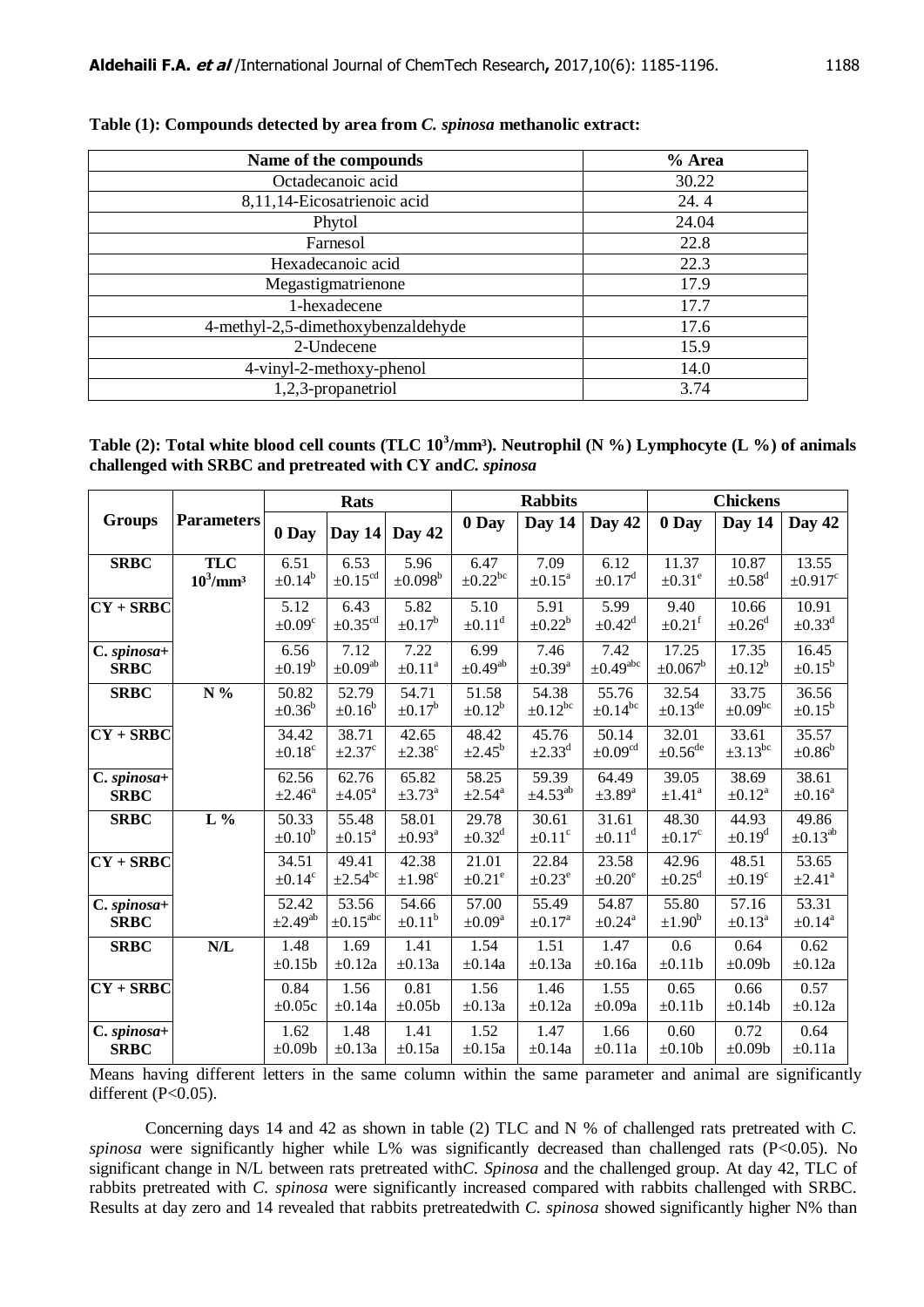SRBC challenged rabbits (P<0.05). TLC and H% in challenged chickens pretreated with *C. spinosa* were significantly increased than TLC in chickens challenged with SRBC at all sampling days.

Concerning spleen cellular viability % of rats, rabbits and chickens at day 42 post challenge, the results in table (3) shown that CY pretreated rats group was significantly decreased than that of the SRBC challenged animals (P<0.05). *C. spinosa* pretreated groups of rats and rabbits showed significant lower spleen cellular viability % than that of the SRBC challenged animals  $(P<0.05)$ .

## **Table (3): Spleen cellular viability % of animals at day 42 of animals challenged with SRBC and pretreated with CY and** *C. spinosa***.**

Means having different letters in the same column within the same animal are significantly different  $(P<0.05)$ .

Results in table (4) showed *in vivo* and *in vitro* phagocytic index in rats, rabbits and chickens pretreated with CY or*C. Spinosa* at day 42 of challenge. In rats and rabbits, the phagocytic index of CY pretreated group was significantly decreased than that of. SRBC challenged group (P<0.05). *C. spinosa* pretreated rats and

| <b>Groups</b> |                           | In vitro phagocytic index  |                            | In vivo phagocytic index   |                            |                            |  |  |
|---------------|---------------------------|----------------------------|----------------------------|----------------------------|----------------------------|----------------------------|--|--|
|               | <b>Rats</b>               | <b>Rabbit</b>              | <b>Chickens</b>            | <b>Rats</b>                | <b>Rabbit</b>              | <b>Chickens</b>            |  |  |
| <b>SRBC</b>   | 0.0061                    | 0.0065                     | 0.0033                     | 0.0057                     | 0.0064                     | 0.0033                     |  |  |
|               | $\pm 0.0002$ <sup>c</sup> | $\pm 0.00002^d$            | $\pm 0.00002$ <sup>d</sup> | $\pm 0.00005$ <sup>d</sup> | $\pm 0.00006^d$            | $\pm 0.00001$ <sup>d</sup> |  |  |
| $CY + SRBC$   | 0.0009                    | 0.0015                     | 0.0033                     | 0.0013                     | 0.0015                     | 0.0033                     |  |  |
|               | $\pm 0.0002^e$            | $\pm 0.00007$ <sup>g</sup> | $\pm 0.00002$ <sup>d</sup> | $\pm 0.00007$ <sup>f</sup> | ±0.00006 <sup>g</sup>      | $\pm 0.00003^d$            |  |  |
| $C. spinosa+$ | 0.0108                    | 0.0051                     | 0.0137                     | 0.0109                     | 0.0089                     | 0.0137                     |  |  |
| <b>SRBC</b>   | $\pm 0.0001^{\rm b}$      | $\pm 0.00004$ <sup>f</sup> | $\pm 0.00002^{\rm a}$      | $\pm 0.00006^{\rm b}$      | $\pm 0.00002$ <sup>c</sup> | $\pm 0.00003^{\rm a}$      |  |  |

chickens showed a significant higher values than that of SRBC challenged group  $(P<0.05)$ . However, the phagocytic index of *C. spinosa* pretreated rabbits was significantly decreased comparedto SRBC challenged group.

**Table (4):** *In vitro and in vivo* **carbon clearance test in animals challenged with SRBC and pretreated with CY and** *C. spinosa***.**

| Groups              | <b>Rats</b>        | <b>Rabbits</b>  | chickens           |
|---------------------|--------------------|-----------------|--------------------|
| <b>SRBC</b>         | $99.41 \pm 0.13a$  | $98.44 + 0.16a$ | $91.57 \pm 0.09$ b |
| $CY + SRBC$         | $88.50\pm0.08e$    | $85.49 + 0.12e$ | $86.46 \pm 0.16c$  |
| $C. spinosa + SRBC$ | $95.56 \pm 0.13 b$ | $94.81 + 2.21h$ | $91.51 \pm 1.90b$  |

Means having different letters in the same column within the same parameter and animalare significantly different  $(P<0.05)$ .

| Table (5): Glucose consumption (mg/dl) of blood lymphocytes stimulated by PHA in animals challenged |  |
|-----------------------------------------------------------------------------------------------------|--|
| with SRBC and pretreated with CY and C. spinosa.                                                    |  |

|               |                         | Glucose concentration in the medium (mg/dl) after 3 days of incubation. |                         |                         |                         |                         |                         |                         |                        |  |  |  |  |
|---------------|-------------------------|-------------------------------------------------------------------------|-------------------------|-------------------------|-------------------------|-------------------------|-------------------------|-------------------------|------------------------|--|--|--|--|
|               |                         | <b>Rats</b>                                                             |                         |                         | <b>Rabbits</b>          |                         | <b>Chickens</b>         |                         |                        |  |  |  |  |
| <b>Groups</b> | Without<br><b>PHA</b>   | With PHA                                                                | Glucose<br>consumption  | Without<br><b>PHA</b>   | With PHA                | Glucose<br>consumption  | Without<br>PHA          | With PHA                | Glucose<br>consumption |  |  |  |  |
| <b>SRBC</b>   | 40.68                   | 38.75                                                                   | 1.92                    | 40.67                   | 38.89                   | 1.78                    | 41.63                   | 38.73                   | 2.90                   |  |  |  |  |
|               | $\pm 0.22^e$            | $\pm 0.34^{\circ}$                                                      | $\pm 0.25$ <sup>d</sup> | $\pm 0.22^e$            | $\pm 0.29$ <sup>d</sup> | $\pm 0.15$ <sup>d</sup> | $\pm 0.17$ <sup>d</sup> | $\pm 0.23^{\circ}$      | $\pm 0.14^e$           |  |  |  |  |
| $CY +$        | 41.90                   | 40.77                                                                   | 1.12                    | 41.72                   | 40.89                   | 0.82                    | 42.34                   | 40.67                   | 1.67                   |  |  |  |  |
| <b>SRBC</b>   | $\pm 0.29$ <sup>d</sup> | $\pm 0.34^{\rm b}$                                                      | $\pm 0.11^e$            | $\pm 0.18$ <sup>d</sup> | $\pm 0.37^{\rm b}$      | $\pm 0.21^{\circ}$      | $\pm 0.19^{bcd}$        | $\pm 0.19^b$            | $\pm 0.13^{\text{t}}$  |  |  |  |  |
| $C. spinosa+$ | 44.87                   | 36.85                                                                   | 8.02                    | 44.79                   | 36.88                   | 7.91                    | 43.70                   | 36.80                   | 6.90                   |  |  |  |  |
| <b>SRBC</b>   | $\pm 0.24$ <sup>a</sup> | $\pm 0.33^d$                                                            | $\pm 0.11^{\text{a}}$   | $\pm 0.28$ <sup>a</sup> | $\pm 0.31^e$            | $\pm 0.14$ <sup>a</sup> | $\pm 0.27$ <sup>a</sup> | $\pm 0.34$ <sup>d</sup> | $\pm 0.15^{\rm b}$     |  |  |  |  |

Means having different letters in the same column within the same parameter and animal are significantly different  $(P<0.05)$ .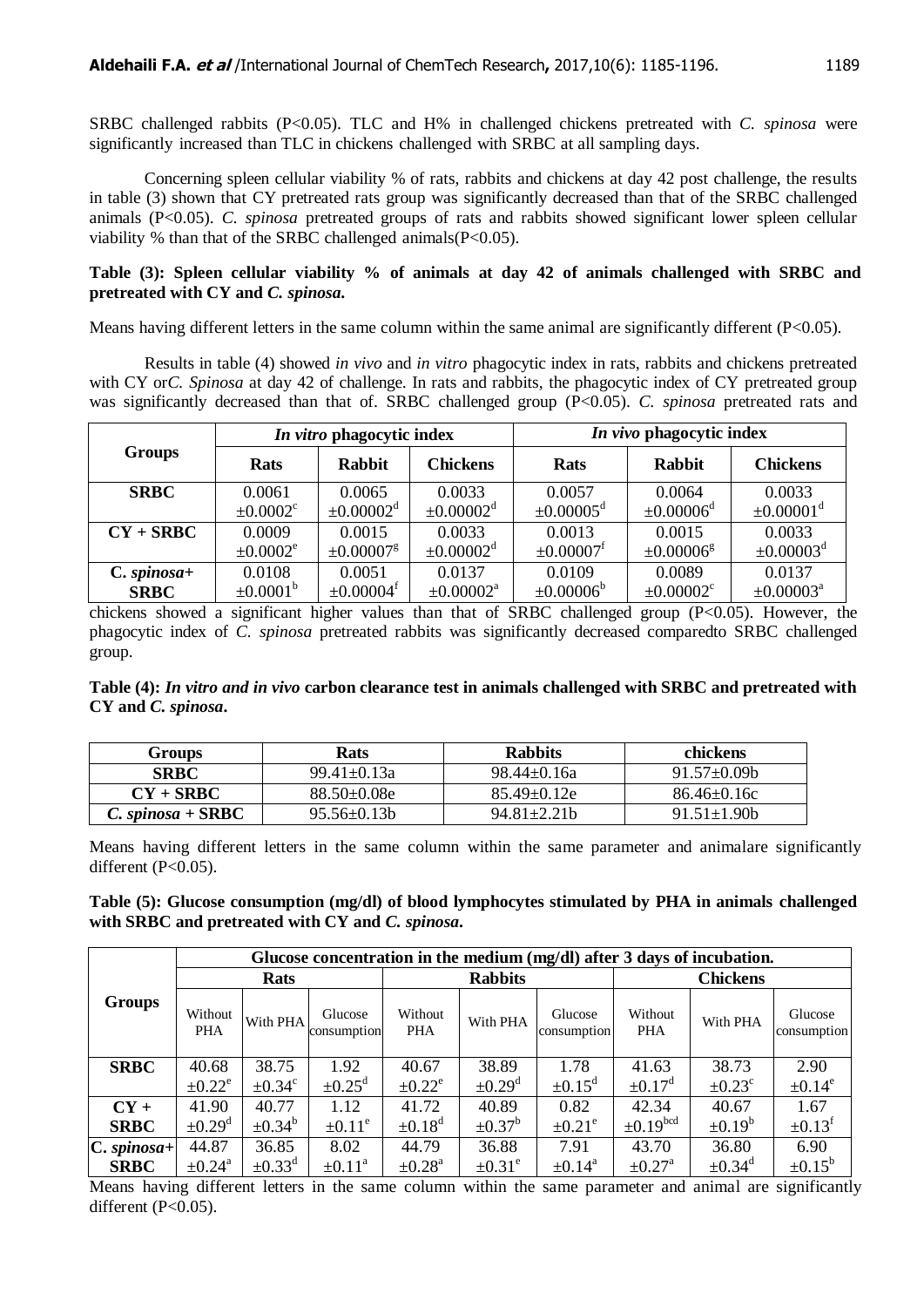The results of glucose consumption of PHA stimulated blood lymphocytes of CY pretreated animals is presented in table (5) It shows significant decrease than that of SRBC challenged groups (P<0.05). *C. spinosa* pretreated animals showed higher significant values than that of SRBC challenged rats( $P<0.05$ ).

| Table (6): Total anti-SRBC antibodies (Igs) in serum of animals challenged with SRBC and pretreated |  |  |  |
|-----------------------------------------------------------------------------------------------------|--|--|--|
| with CY and C. spinosa.                                                                             |  |  |  |

| <b>Groups</b>       | <b>Animals</b>  |                   | Days post challenge |              |               |               |                           |                         |  |  |
|---------------------|-----------------|-------------------|---------------------|--------------|---------------|---------------|---------------------------|-------------------------|--|--|
|                     |                 | $\mathbf{0}$      | 7                   | 14           | 21            | 28            | 35                        | 42                      |  |  |
| <b>SRBC</b>         | <b>Rats</b>     | 0.49              | 0.53                | 0.53         | 0.53          | 0.47          | 0.49                      | 0.46                    |  |  |
|                     |                 | $\pm 0.07ab$      | $\pm 0.06a$         | $\pm 0.05a$  | $\pm 0.09ab$  | $\pm 0.07$ ab | $\pm 0.05ab$              | $\pm 0.05a$             |  |  |
| $CY+SRBC$           |                 | 0.23              | 0.45                | 0.34         | 0.28          | 0.32          | 0.30                      | 0.43                    |  |  |
|                     |                 | $\pm 0.048b$      | $\pm 0.13a$         | $\pm 0.07a$  | $\pm 0.04$ bc | $\pm 0.07$ b  | $\pm 0.07$ b              | $\pm 0.08a$             |  |  |
|                     |                 | 0.59              | 0.67                | 0.63         | 0.64          | 0.66          | 0.69                      | 0.68                    |  |  |
| $C. spinosa + SRBC$ |                 | $\pm 0.12a$       | $\pm 0.07a$         | $\pm 0.13a$  | $\pm 0.12a$   | $\pm 0.07a$   | $\pm 0.12a$               | $\pm 0.09a$             |  |  |
|                     | <b>Rabbits</b>  | 0.41              | 0.64                | 0.54         | 0.54          | 0.49          | 0.49                      | 0.69                    |  |  |
| <b>SRBC</b>         |                 | $\pm 0.05ab$      | $\pm 0.10a$         | $\pm 0.12ab$ | $\pm 0.11$ ab | $\pm 0.09a$   | $\pm 0.14ab$              | $\pm 0.09a$             |  |  |
| $CY+SRBC$           |                 | 0.34              | 0.23                | 0.19         | 0.21          | 0.17          | 0.31                      | 0.15                    |  |  |
|                     |                 | $\pm 0.13ab$      | $\pm 0.04c$         | $\pm 0.02c$  | $\pm 0.03b$   | $\pm 0.02b$   | $\pm 0.13$ ab             | $\pm 0.03c$             |  |  |
| $C. spinosa + SRBC$ |                 | 0.50              | 0.53                | 0.50         | 0.64          | 0.71          | 0.59                      | 0.57                    |  |  |
|                     |                 | $\pm 0.10$ ab     | $\pm 0.13ab$        | $\pm 0.12ab$ | $\pm 0.13a$   | $\pm 0.07a$   |                           | $\pm 0.14ab \pm 0.13ab$ |  |  |
| <b>SRBC</b>         | <b>Chickens</b> | 0.35              | 0.64                | 0.74         | 0.76          | 0.70          | 0.81                      | 0.51                    |  |  |
|                     |                 | $\pm 0.07ab$      | $\pm 0.02$ ab       | $\pm 0.07a$  | $\pm 0.05a$   | $\pm 0.08ab$  | $\pm 0.06a$               | $\pm 0.04$ ab           |  |  |
| $CY+SRBC$           |                 | $0.26 \pm$        | 0.31                | 0.38         | 0.40          | 0.45          | 0.34                      | 0.27                    |  |  |
|                     |                 | 0.06 <sub>b</sub> | $\pm 0.08$ cd       | $\pm 0.06b$  | $\pm 0.081b$  | $\pm 0.09$ bc | $\pm 0.08c$               | $\pm 0.06b$             |  |  |
|                     |                 | 0.42              | 0.69                | 0.76         | 0.76          | 0.80          | 0.73                      | 0.39                    |  |  |
| $C. spinosa + SRBC$ |                 | $\pm 0.12$ ab     | $\pm 0.09a$         | $\pm 0.06a$  | $\pm 0.05a$   |               | $\pm 0.05a$ $\pm 0.05$ ab | $\pm 0.09$              |  |  |
|                     |                 |                   |                     |              |               |               |                           | ab                      |  |  |

Means having different letters in the same column within the same animals are significantly different  $(P<0.05)$ .

Tables (6, 7, 8) showed the total anti-SRBC antibodies (Igs), mercaptoethanol sensitive (IgM) and mercaptoethanol resistant (IgG) antibody titers at zero, 7, 14, 21, 28, 35 and 42 days post challenge in serum of rat, rabbits and chickens pretreated with CY and *C. spinosa*. Results showed that in CY pretreated post challenged rabbits, Igs at day 7, 14, 28 and 42 days was significantly decreased than that of SRBC challenged group. In the day 7, 14, 21 and 35 post challenge, Igs in serum of CY pretreated chickens was significantly decreased than that of SRBC challenged chickens(P<0.05). IgM antibody titers at day 7 of CY treatment of post challenge was significantly lowered than that in SRBC challenged rats ( $P<0.05$ ). However, at day 7, 14 and 42 post challenge. IgM in CY treated group was significantly decreased than that in SRBC challenged rabbits. It was also found that at the days 14and 35 post challenged chickens and treated with CY showed a significant decreased in IgM antibody titers than challenged group (P<0.05). Results showed that IgG antibody titers in all days post challenge and treated with CY, IgG antibody titersin serum were significantly lower than that of SRBC challenged chickens (P<0.05). There was no significant effect of *C. spinosa* treatment on Igs. As shown in results, it was found that in the days 21, 35 and 42 post challenge, IgM of *C. spinosa* pretreated rats was significantly higher than that of SRBC challenged rats. In the day 14 post challenge, IgG in serum of *C. spinosa*  pretreated rabbits was significantly increased than that of SRBC challenged rabbits.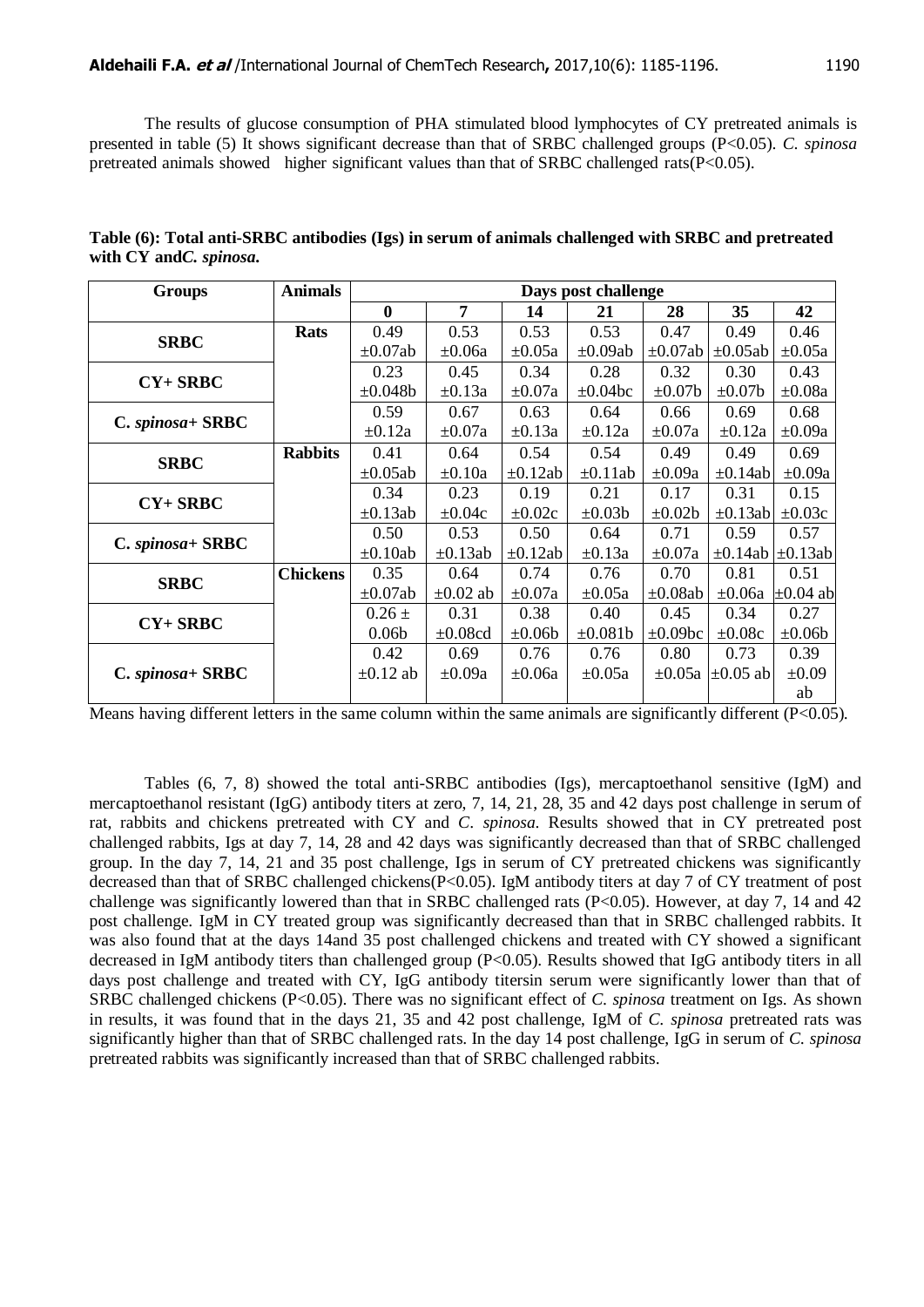|                  | <b>Animals</b>  |             |                |              | Days post challenge |              |                              |                |
|------------------|-----------------|-------------|----------------|--------------|---------------------|--------------|------------------------------|----------------|
| <b>Groups</b>    |                 | $\bf{0}$    | 7              | 14           | 21                  | 28           | 35                           | 42             |
| <b>SRBC</b>      | <b>Rats</b>     | 0.062       | 0.346          | 0.367        | 0.152               | 0.360        | 0.184                        | 0.061          |
|                  |                 | $\pm 0.01a$ | $\pm 0.16$ abc | $\pm 0.18ab$ | $\pm 0.07$ bc       | $\pm 0.14ab$ | $\pm 0.04$ bc                | $\pm 0.01$ de  |
| $CY+SRBC$        |                 | 0.067       | 0.038          | 0.091        | 0.093               | 0.071        | 0.085                        | 0.097          |
|                  |                 | $\pm 0.01a$ | $\pm 0.01d$    | $\pm 0.02b$  | $\pm 0.03c$         | $\pm 0.02b$  | $\pm 0.03c$                  | $\pm 0.03$ cde |
| C. spinosa+ SRBC |                 | 0.062       | 0.636          | 0.619        | 0.507               | 0.546        | 0.495                        | 0.712          |
|                  |                 | $\pm 0.01a$ | $\pm 0.12a$    | $\pm 0.11a$  | $\pm 0.11a$         | $\pm 0.13a$  | $\pm 0.12a$                  | $\pm 0.12a$    |
| <b>SRBC</b>      | <b>Rabbits</b>  | 0.066       | 0.589          | 0.513        | 0.474               | 0.480        | 0.454                        | 0.514          |
|                  |                 | $\pm 0.01a$ | $\pm 0.14a$    | $\pm 0.14a$  | $\pm 0.11$ ab       |              | $\pm 0.12$ ab $\pm 0.16$ abc | $\pm 0.14a$    |
| $CY+SRBC$        |                 | 0.052       | 0.115          | 0.135        | 0.169               | 0.147        | 0.160                        | 0.112          |
|                  |                 | $\pm 0.01a$ | $\pm 0.02$ bc  | $\pm 0.02b$  | $\pm 0.02$ bc       | $\pm 0.01$   | $\pm 0.02$ bc                | $\pm 0.05$ bc  |
| C. spinosa+SRBC  |                 | 0.041       | 0.468          | 0.560        | 0.506               | 0.533        | 0.501                        | 0.473          |
|                  |                 | $\pm 0.01a$ | $\pm 0.15ab$   | $\pm 0.10a$  | $\pm 0.11a$         | $\pm 0.12a$  | $\pm 0.12ab$                 | $\pm 0.15ab$   |
| <b>SRBC</b>      | <b>Chickens</b> | 0.040       | 0.329          | 0.405        | 0.457               | 0.292        | 0.606                        | 0.373          |
|                  |                 | $\pm 0.02a$ | $\pm 0.14ab$   | $\pm 0.08a$  | $\pm 0.15ab$        | $\pm 0.09ab$ | $\pm 0.12a$                  | $\pm 0.10ab$   |
| $CY+SRBC$        |                 | 0.057       | 0.096          | 0.067        | 0.097               | 0.133        | 0.157                        | 0.071          |
|                  |                 | $\pm 0.01a$ | $\pm 0.02b$    | $\pm 0.01$ b | $\pm 0.04$ bc       | $\pm 0.04b$  | $\pm 0.06$ bc                | $\pm 0.01$     |
| C. spinosa+ SRBC |                 | 0.052       | 0.358          | 0.468        | 0.499               | 0.621        | 0.342                        | 0.536          |
|                  |                 | $\pm 0.02a$ | $\pm 0.11$ ab  | $\pm 0.15a$  | $\pm 0.15a$         | $\pm 0.12a$  | $\pm 0.09$ abc               | $\pm 0.14a$    |

**Table (7): Mercaptoethanol sensitive (IgM) antibody titers in serum of animals challenged with SRBC and pretreated with CY and** *C. spinosa***.**

Means having different letters in the same column within the same animalsare significantly different  $(P<0.05)$ .

**Table (8): Mercaptoethanol resistant (IgG) antibody titers in serum of animals challenged with SRBC and pretreated with CY and** *C. spinosa***.**

|                     | <b>Animals</b>  |             |                |               | Days post challenge |              |                |               |
|---------------------|-----------------|-------------|----------------|---------------|---------------------|--------------|----------------|---------------|
| <b>Groups</b>       |                 | $\bf{0}$    | 7              | 14            | 21                  | 28           | 35             | 42            |
| <b>SRBC</b>         | <b>Rats</b>     | 0.149       | 0.444          | 0.356         | 0.316               | 0.386        | 0.382          | 0.295         |
|                     |                 | $\pm 0.01a$ | $\pm 0.06$ abc | $\pm 0.03ab$  | $\pm 0.05$ bcd      | $\pm 0.06ab$ | $\pm 0.05$ abc | $\pm 0.05$ bc |
| $CY+SRBC$           |                 | 0.138       | 0.202          | 0.280         | 0.131               | 0.108        | 0.180          | 0.144         |
|                     |                 | $\pm 0.02a$ | $\pm 0.06c$    | $\pm 0.12$ bc | $\pm 0.039d$        | $\pm 0.05b$  | $\pm 0.05$ bc  | $\pm 0.01c$   |
| $C. spinosa + SRBC$ |                 | 0.146       | 0.590          | 0.615         | 0.624               | 0.485        | 0.602          | 0.579         |
|                     |                 | $\pm 0.01a$ | $\pm 0.08ab$   | $\pm 0.14a$   | $\pm 0.07a$         | $\pm 0.12a$  | $\pm 0.14a$    | $\pm 0.07a$   |
| <b>SRBC</b>         | <b>Rabbits</b>  | 0.083       | 0.630          | 0.308         | 0.389               | 0.504        | 0.556          | 0.584         |
|                     |                 | $\pm 0.02a$ | $\pm 0.12ab$   | $\pm 0.05$ bc | $\pm 0.09$ abcl     | $\pm 0.04a$  | $\pm 0.04a$    | $\pm 0.12a$   |
| $CY+SRBC$           |                 | 0.076       | 0.083          | 0.101         | 0.126               | 0.061        | 0.074          | 0.132         |
|                     |                 | $\pm 0.02a$ | $\pm 0.02c$    | $\pm 0.03c$   | $\pm 0.05c$         | $\pm 0.01$   | $\pm 0.01$     | $\pm 0.04b$   |
| C. spinosa+ SRBC    |                 | 0.090       | 0.416          | 0.591         | 0.542               | 0.467        | 0.485          | 0.665         |
|                     |                 | $\pm 0.03a$ | $\pm 0.07$ b   | $\pm 0.08a$   | $\pm 0.10ab$        | $\pm 0.12a$  | $\pm 0.07a$    | $\pm 0.09a$   |
| <b>SRBC</b>         | <b>Chickens</b> | 0.083       | 0.630          | 0.308         | 0.389               | 0.504        | 0.556          | 0.584         |
|                     |                 | $\pm 0.02a$ | $\pm 0.12ab$   | $\pm 0.05$ bc | $\pm 0.09$ abcl     | $\pm 0.04a$  | $\pm 0.04a$    | $\pm 0.12a$   |
| $CY+SRBC$           |                 | 0.111       | 0.126          | 0.084         | 0.242               | 0.092        | 0.109          | 0.105         |
|                     |                 | $\pm 0.04a$ | $\pm 0.03ab$   | $\pm 0.02c$   | $\pm 0.09$ bc       | $\pm 0.02b$  | $\pm 0.01$ b   | $\pm 0.03b$   |
| $C. spinosa + SRBC$ |                 | 0.082       | 0.533          | 0.515         | 0.477               | 0.529        | 0.478          | 0.564         |
|                     |                 | $\pm 0.02a$ | $\pm 0.14c$    | $\pm 0.14ab$  | $\pm 0.12ab$        | $\pm 0.14a$  | $\pm 0.16a$    | $\pm 0.16a$   |

Means having different letters in the same column within the same animals are significantly different  $(P<0.05)$ .

The microscopic examination of rats challenged with SEBCs revealed mild immunopromotion characterized by slight enlargement of the white pulps (Fig. 1A). Upon pretreatment with *C. spinosa* extract (Fig. 1B), more improvement of the immunostimulant criteria of the spleen was noticed as evidenced by lymphoid cell hyperplasia with subsequent hypertrophy of the splenic white pulps or follicles. As it was expected, pretreatment of CY caused marked relative immunodepletion characterized microscopically by the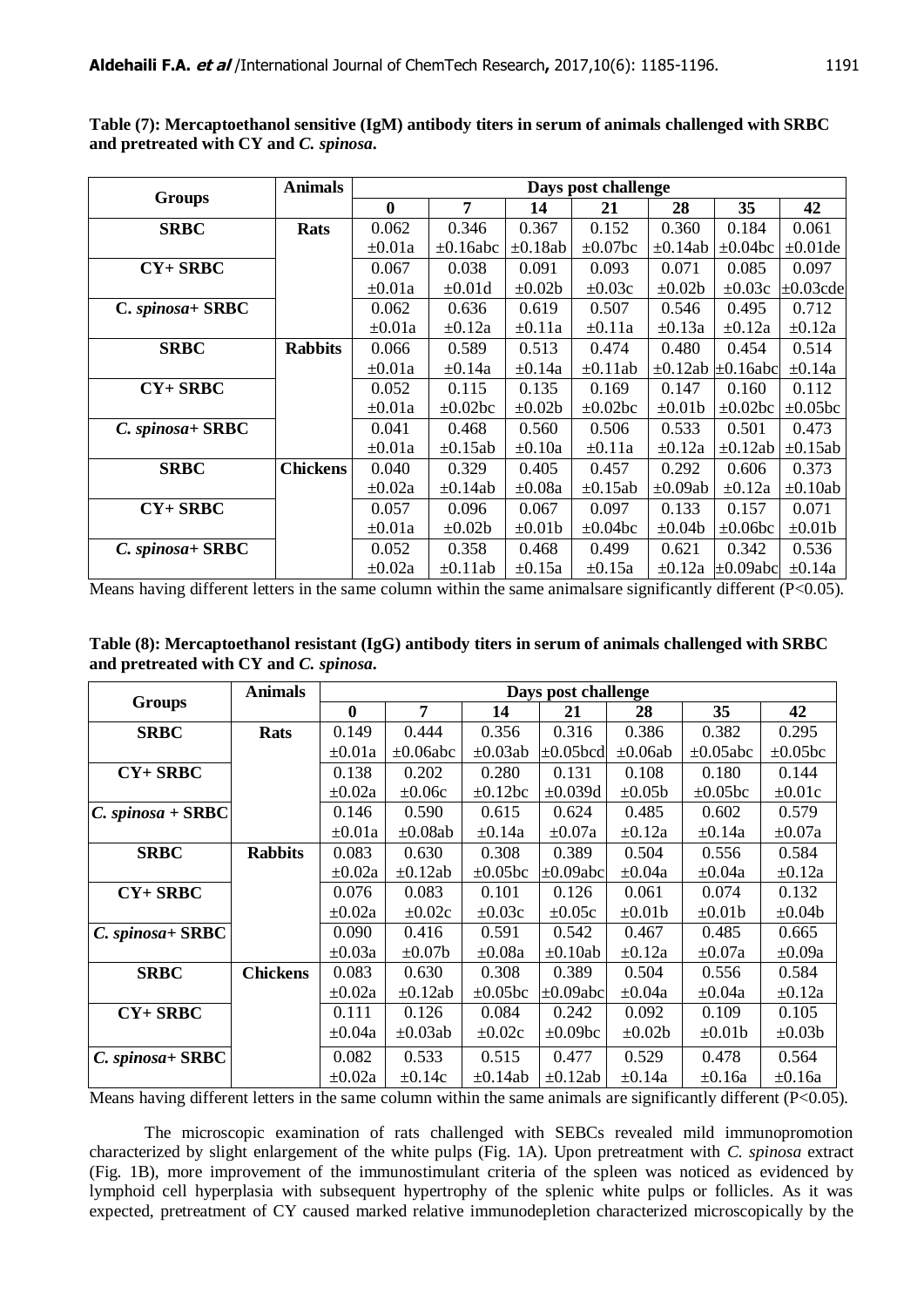classic moth-eaten appearance of the splenic parenchyma as well as follicular atrophy (Figs. 1C). Regarding rabbits, the above-mentioned tissue reactions associated with SEBCs challenge alone or in combination with pretreatment with *C. spinosa* extract were evident in similar patterns. (Fig. 2 D, E, F).



**Fig. (1): (A) Spleen of a rat challenged with SRBCs showing slight enlargement of the white pulps. H&E. X 160. (B)Spleen of a challenged rat and pretreated with** *C. spinosa* **extract showing follicular lymphoid cell hyperplasia and hypertrophy. H&E. X160.(C) Spleen of achallenged rat and exposed to CY showing severe lymphoid cell hyperplasia, necrosis and depletion giving moth-eaten appearance. H&E. X 250.**



**Fig. (2):(D) Spleen of a rabbit challenged with SRBCs showing lymphoid cell hyperplasia. H&E. X 160. (E)Spleen of a challenged rabbit and pretreated with** *C. spinosa* **extract showing enlargement of the splenic white pulps. H&E. X 160. (F) Spleen of a rabbit received CY showing follicular atrophy. H&E. X160.**



**Fig. (3): (G) Spleen of a chicken challenged with SRBCs showing slight enlargement of the white pulps. H&E. X 160. (H)Spleen of a chicken given** *C. spinosa* **extract showing hypertrophy of the white pulps. H&E. X 160. (I) Spleen of a chicken given CY showing severe atrophy of the white pulps. H&E. X 160.**

In case of chicken, injection of SRBCs resulted in some degree of immunostimulation where in the splenic lymphoid cell population increased in number, so that the splenic follicles appeared slightly enlarged (Fig. 3G). When such cases were pre- treatment with *C. spinosa*, there were marked increases in number of the lymphoid cells resulted in higher cellular density besides enlargement of the splenic follicles at the expense of the size of the red pulp regions (Fig. 3H). Moreover, lymphoid cells were seen interspersed throughout these red pulp regions. With regard to pretreatment of challenged chickens with CY, the fore mentioned parenchymal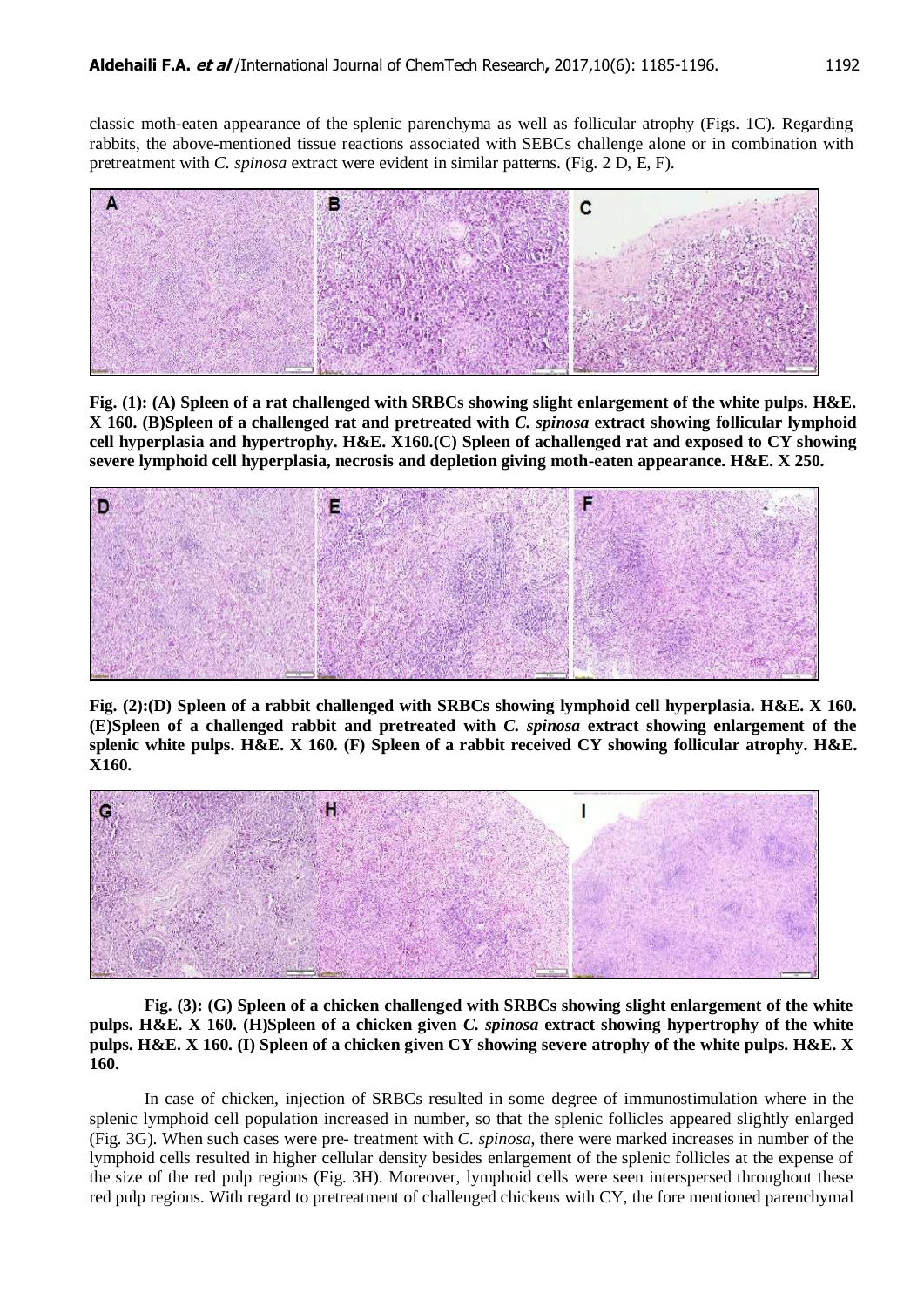moth-eaten appearance was noticed due to severe diffuse lymphoid cell depletion (Figs. 3I). Additionally, the affected white pulps showed severe atrophy.

#### **Discussion**

Many scientists are turning to cheap counting of white blood cells from blood films to assess immune status in animals <sup>42</sup>. Blood samples were collected in this study prior to challenge with SRBCs or on the fourth day of CY injection or after two weeks administration of *C. spinosa* extract (day 0) and at days 7, 14, 21, 28, 35 and 42 post-challenge. Part of blood samples were used for counting the TLC as well as N %, L % and N/L ratio.

Results of TLC, N% andL% of challenged rats and exposed to CY were significantly decreased than SRBC challenged group. This data is in agreement with  $17, 43$  who reported that CY is an ideal immune suppressive agent. CY suppressed the immune system through myelosuppression and lymphocytes toxicity via interfering with nucleic acid function. The mechanism of action of CY was mentioned by Hosseinimehr et al.<sup>44</sup> who reported that CY produced biologically active metabolites by microsomal enzymes that caused chromosomal damage through the generation of free radicals. CY was able to induce immunosuppression in animal models  $45$ . It depressed also both types of immunity by acting on B and T lymphocytes  $18$ .

N/L of CY pre-challenged groups differ in species used. It either significantly lowers than SRBC challenged rats or not affected in rabbits and chickens. Many studies focused on the N/L ratio. Higher ratio indicated that the animal used its innate immunity while low ratio indicated that the animal used the acquired immune system<sup>46</sup>.

Concerning spleen cellular viability % of rats, rabbits and chickens at day 42 post challenge, the results revealed that CY pretreated rats were decreased compared with the SRBC challenged animals. This data is in agreement with Nitharwal et al.<sup>19</sup> who indicated apoptosis effect of CY on splenocytes and lymphocytes. The drug also caused inhibition of lymphocyte proliferation, also, there was a modulation of the expressions of gene sand transcription factors.

TLC and N % of challenged rats and rabbits pretreated with *C. spinosa* were significantly increased while L% was significantly decreased than challenged group. No significant changes in N/L between rats pretreated with *C. Spinosa* and challenged groups. TLC and H% in challenged chickens pretreated with *C. spinosa* were significantly increased than TLC in challenged chickens with SRBC in all sampling days.*C. spinosa* pretreated groups of rats and rabbits showed significantly lower spleen cellular viability % than that of the SRBC challenged animals. These results indicated amelioration of leucocyte count as previously reported<sup>15</sup> who suggested that *C. spinosa* ethanol extracts might be used to treat inflammatory diseases and considered as immunomodulatory through maturation of mouse dendritic cells (DCs) derived from bone marrow and also restored the myelosuppressive effects induced by CY.

Cellular immune response was performed using phagocytosis index of *in vitro* and *in vivo* carbon clearance assay and lymphocyte transformation assay using glucose consumption test. Assay of phagocytic index by the clearance of carbon was aimed to evaluate the effect of *C. spinosa* extracts or CY on the immune system that contains the phagocytic cells. When carbon particles are injected into the animals, the rate of clearance of carbon from the blood by phagocytic cells is converted to phagocytosis index by equation<sup>47</sup>. Neutrophils are one of the professional phagocytic cells that play a critical role in both innate and adaptive immune response <sup>48</sup>. Results indicated that, in rats and rabbits, the phagocytic index of CY pretreated group were significantly decreased than that of SRBC challenged group. *C. spinosa* pretreated rats and chickens showed significant higher values. These results indicated that pretreatment of animals with extract induced augmentation of the phagocytic function **<sup>4</sup> .** Results of the current study on the glucose consumption of PHA stimulated blood lymphocytes were parallel to the results obtained on phagocytic index.

Concerning humoral immune responses of rats, rabbits and chickens pretreated with CY or *C. spinosa* extract, we focused on assessment of production of Igs, IgM and igG antibodies. The solid phase ELISA using sheep red blood cells membrane as antigen was performed for estimation. Results showed that CY pretreated animals exhibited lower Igs, IgG and IgM antibodies titers than that of SRBC challenged group. It was found that IgM and IgG antibody titers of *C. spinosa* pretreated rats increased significantly than that of SRBC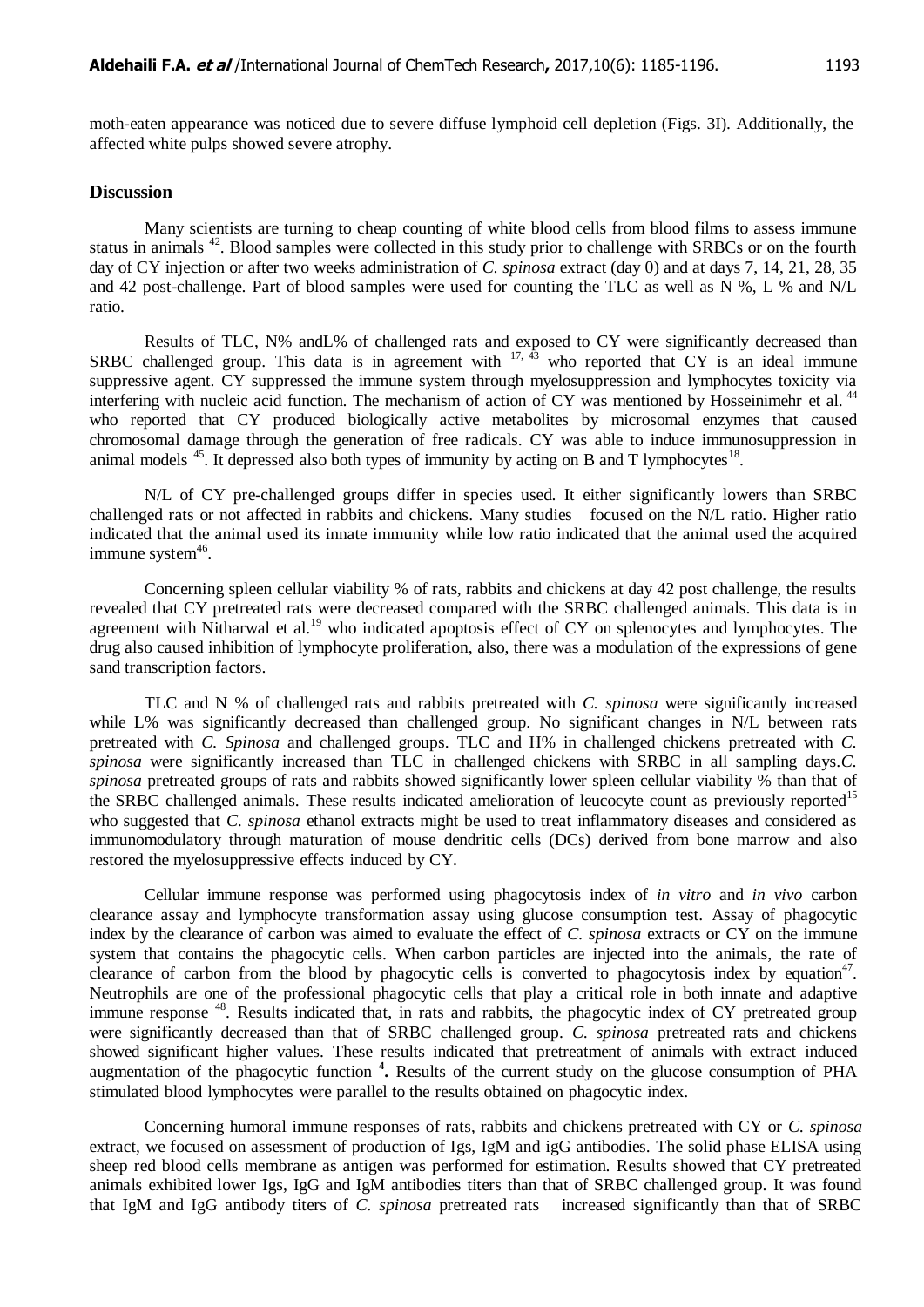challenged rats without changes in Igs. The augmentation of the response was previously reported by Miller <sup>49</sup> who indicated enhanced responsiveness of T and B lymphocyte lineages that participated in the antibody production. Recently, many studies reported that *C. spinosa* contains a plenty of biochemical compounds including flavonoids, alkaloids, polyphenols, saponins, terpenoids, lectin, essential oils, glycosinolate, and glycosides<sup>50-51</sup>, which exhibited activities such as anti-inflammatory<sup>52</sup> and immunomodulatory<sup>12</sup>. It is interesting to illustrate that ethanol extract of *C. spinosa* have demonstrated to stimulate both humoral and cell mediated immune responses<sup>53</sup>. The effect produced by *C. spinosa* in in this study can be due to its flavonoids and octadecanoic acid (30.22 %), which are known to possess immunomodulatory properties.

The immune response based upon the microscopic findings in the spleen induced by the tested materials, regardless of the used species, was noticed in comparison with the control negative group. The challenge with SRBC in the different species induced mild degree of immuno stimulation. A prominent immunostimulation was noticed in case of *C. spinosa*. On the other hand, the unique immunodepressive effect was noticed following the use of CY.

In conclusion, pretreatment of animals with *C. spinosa* extract for two weeks enhanced both cellular and humoral immune responses. In addition, such findings were confirmed by histological studies. Results of this study may encourage the use of *C. spinosa* extract in lowering the immunotoxicity of CY in animal models. In addition, results expected from this may pave the road for further immune improvement for better healthy state.

## **References**

- 1. Alqarni A.S., Owayssa A. A., Mahmoud A. A. and Hannan M. A.. Mineral content and physical properties of local and imported honeys in Saudi Arabia. Journal of Saudi Chemical Society, 2014,18: 618–625.
- 2. Manikandaselvi S., Vadivel V. and Brindha PReview on ethnobotanical studies of nutraceutical plant: *capparis spinosa.* Asian J Pharm Clin Res. 2016, 9, Issue 3, 1-4.
- 3. Anonymous. Asphodelus tenui folius cavan. A Guide to Medicinal Plants in North Africa. 15. Malaga, Spain: ICUN, 2005: 70-4.
- 4. Arena A., Bisignano G., Pavone B., Tomaino A., et al. Antiviral and Immunomodulatory Effect of a Lyophilized Extract of Capparis spinosa L. Buds Phytother. Res. Phytotherapy Research (www.interscience.wiley.com), 2007.
- 5. Mustafa F.A. *In vitro* evaluation of *C. spinosa* against *L. terrestris* (Annelida). PUJ. 2011, 5,2: 199-202.
- 6. Sultan A.Ö. and Çelik T.A. Genotoxic and Antimutagenic effects of *Capparis spinosa* L. on the *Allium cepa* L. Root Tip Meristem Cells.Caryologia. 2009, 62, 2: 114-123.
- 7. Lam S.K., Han Q. F. et al. "Isolation and characterization of a lectin with potentially exploitable activities from caper (Capparis spinosa) seeds." Biosci Rep, 2009, 29(5): 293-299.
- 8. Bhoyar M.S. Molecular and phytochemical characterization and optimization of dormancy breaking treatments in C. spinosa L from the Himalayan region of Ladakh India. MSc Thesis, University of Jaypee. 2012.
- 9. Aliyazicioglu R, Eyupoglu OE, Sahin H, Yildiz O, Baltas N. Phenolic components, antioxidant activity, and mineral analysis of *Capparis spinosa* L. Afr J Biotechnol. 2013, 12 (47): 6643-9.
- 10. Shayeb A. Chemical composition of essential oil and crude extract fractions and their antibacterial activities of *Capparis spinosa* L. and *Capparis cartilaginea* Decne. From Jordan. MSc Thesis, Yarmouk University, Faculty of Science, 2012.
- 11. Mishra P.R. Antidiabetic activity of *Capparis spinosa* fruit extract. Int J Pharm Sci Rev Res. 2012, 14 (1): 38-43.
- 12. Arena A., Bisignano G., Pavone B., Tomaino A., Bonina F.P., Saija A., Cristani M., D"Arrigo M. and Trombetta D. Antiviral and immunomodulatory effect of a lyophilized extract of Capparis spinosa L. buds. Phytother. Res. 2008, 22: 313–317.
- 13. Kulisic-Bilusic T., Schmöller I., Schnäbele K., Siracusa L. and Ruberto G. The anticarcinogenic potential of essential oil and aqueous infusion from caper (*Capparis spinosa* L.). Food Chem. 2012,132: 261-7.
- 14. Argentieri M., Macchia F., Fanizzi F.P., Avato P. Bioactive compounds from Capparis spinosa subsp. Rupestris. Ind Crop Prod. 2012, 36 (1): 65-9.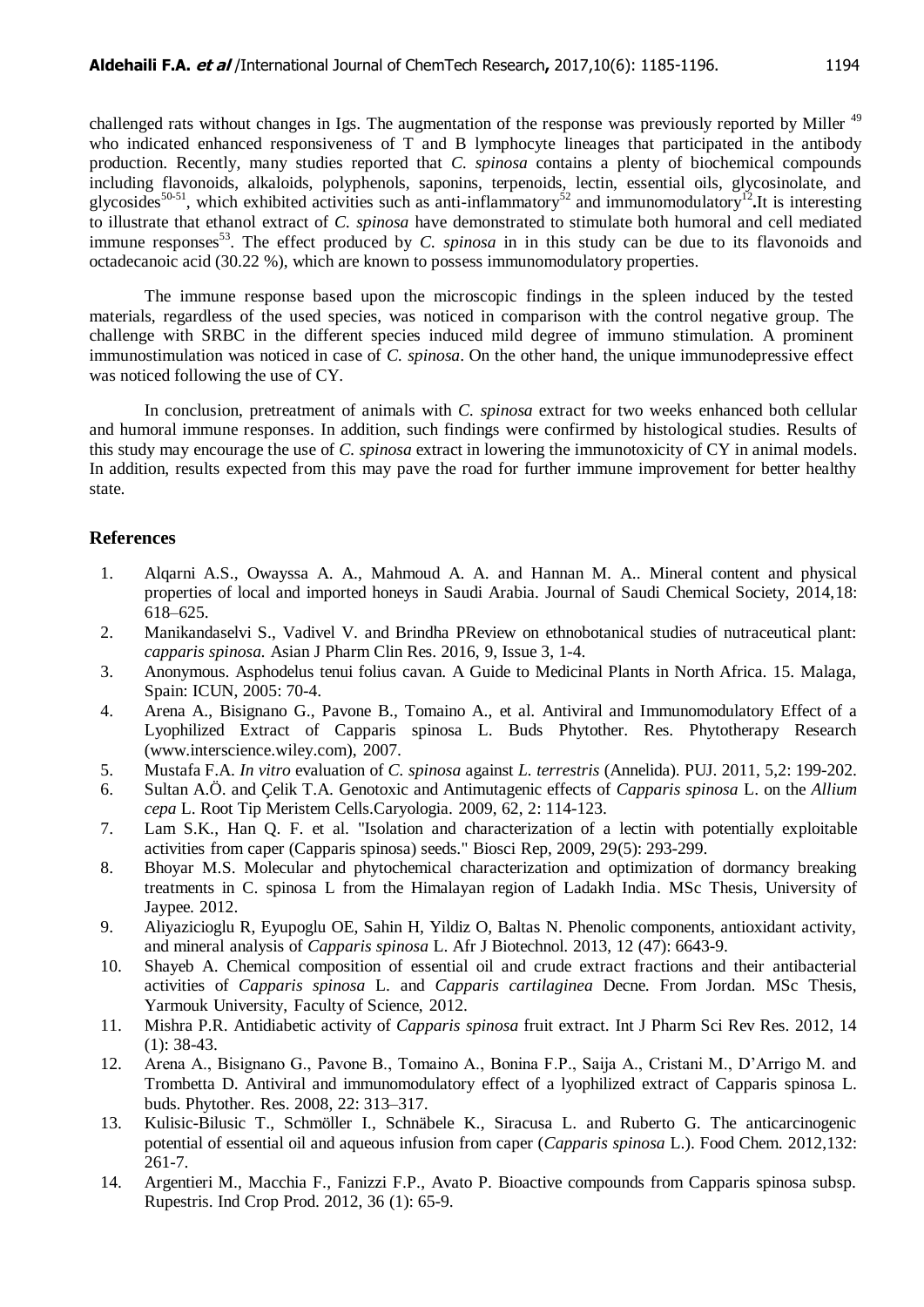- 15. Hamuti A., Li, J., Zhou, F., Aipire A., Ma, J., Yang J. and Li J. *Capparis spinosa* Fruit Ethanol Extracts Exert Different Effects on the Maturation of Dendritic Cells. Molecules, 2017, 22: 97.
- 16. Farshid A.A., Tamaddonfard E. and Ranjbar S. Oral administration of vitamin C and histidine attenuate cyclophosphamide-induced hemorrhagic cystitis in rats. Indian J Pharmacol. 2013, 45:126–129.
- 17. Huang, Y., Li, L. DNA crosslinking damage and cancer a tale of friend and foe. Transl. Cancer Res. 2013, 2: 144–154.
- 18. Mangano K., Nicoletti A., Patti F., Donia M. and Malaguarnera L. S. et al. Variable effects of cyclophosphamide in rodent models of experimental allergic encephalomyelitiscei. British Society for Immunology, Clinical and Experimental Immunology, 2009, 159: 159–168.
- 19. Nitharwal R.K., Patel H., Karchuli M.S. and Ugale R.R. CP-induced oxidative stress, genotoxicity, as well as hepatotoxicity. Chemoprotective potential of Coccinia indic against cyclophosphamide-induced toxicity. Indian J Pharmacol. 2013, 45: 502–507.
- 20. National, Research Council (NRC) Nutrient requirements of poultry  $9<sup>th</sup>$  Rev. Ed. National Academy Press. Washington, DC. USA.1994.
- 21. Tiwari, P., Kumar B. Kaur N. Kaur G. and Kaur H. Phytochemical Screening and Extraction: A Review, Internationale Pharmaceutica Sciencia, 2011, 1 (1): 98-106.
- 22. [Soumya V.](http://www.ncbi.nlm.nih.gov/pubmed/?term=Soumya%20V%5BAuthor%5D&cauthor=true&cauthor_uid=25263979), [Muzib Y.I.](http://www.ncbi.nlm.nih.gov/pubmed/?term=Muzib%20YI%5BAuthor%5D&cauthor=true&cauthor_uid=25263979), [Venkatesh P.](http://www.ncbi.nlm.nih.gov/pubmed/?term=Venkatesh%20P%5BAuthor%5D&cauthor=true&cauthor_uid=25263979) and [Hariprasath K.](http://www.ncbi.nlm.nih.gov/pubmed/?term=Hariprasath%20K%5BAuthor%5D&cauthor=true&cauthor_uid=25263979) GC-MS analysis of Cocus nucifera flower extract and its effects on heterogeneous symptoms of polycystic ovarian disease in female Wistar rat[s.Chinese Journal of Natural Medicine,](http://www.ncbi.nlm.nih.gov/pubmed/25263979) 2014, 12 (9): 677- 684.
- 23. Tripathi T.MS., Khan H.M., Mahendra P.S.N., Siddiqui M., Khan R A. Modulation of in vivo immunoglobulin production by endogenous histamine and H1R and H2R agonists and antagonists Pharmacological report. 2010, 62: 917-925.
- 24. Fathi M.M., Ali R.A. and Qureshi M.A. Comparison of immune responses of inducible nitric oxide synthase (iNOS) hyper- and hypo-responsive genotypes of chickens. International Journal of Poultry Science. ,2003, 2: 280–286.
- 25. Loveless S.E., Ladics G.S. Smith C., Holsapple M.P., Woolhiser M.R., White K.L et al. Interlaboratory study of the primary antibody response to sheep red blood cells in outbred rodents following exposure to cyclophosphamide or dexamethasone J Immunotoxicol. 2007, 4, 3: 233-8.
- 26. Zhang X., Kui M.A., Lou Y., Yue R.A.O., Zhao Q. Establishment of rabbit model of typeⅡ hypersensitivity International Journal of automation and computing 2010, 24 (2): 140-145.
- 27. Lespine A., Azema C., Gafvels M., Manent T. and Dousset N. Lipoprotein lipase regulation in the cyclophosphamide-treated rabbit: dependence on nutritional status. [Journal of Lipid Research,](https://www.researchgate.net/journal/0022-2275_Journal_of_Lipid_Research)1993, 34  $(1)$ : 23-36 ·
- 28. Ghafoor A., Naseem S., Younus M. and Nazir J. Immunomodulatory Effects of Multistrain Probiotics (Protexin™) on Broiler Chicken Vaccinated Against Avian Influenza Virus (H9) International Journal of Poultry Science ,2005, 4 (10): 777-780.
- 29. Coles E.H. Veterinary clinicl pathology, 3rd Edn. W.B. Sanders Co. Philadelphia. 1980, 10 -20.
- 30. Schalm, O. W., Jain, N. C. and Caroll, E. J. Textbook of Veterinary Haematology, and Edition, Published by Lea and Febiger, Philadelphia, 1975, 129 – 250.
- 31. Coligan J.E., Kruisbeek A.M. Margulies D.H., Shevach E.M., Strober W. editors. Current Protocols in Immunology; Trypan blue exclusion test of cell viability. USA: John Wiley Sons: 1991, A3.3-A3.4.
- 32. Suvarna S., Layton C. and Bancroft D. Bancroft's Theory and Practice of Histological Techniques.  $7<sup>th</sup>$ Ed. Churchill Livingstone, 2013,173-185.
- 33. Mori H., Sakamoto O., Xu Q.A., Daikoku M., and Koda A. Solid phase enzyme-linked immunosorbent assay (ELISA) for anti-sheep erythrocyte antibody in mouse serum. Int J Immunopharmacol. 1989, 11 (6): 597-606.
- 34. Ladics G.S. Primary immune response to sheep red blood cells (SRBC) as the conventional T-cell dependent antibody response (TDAR) test. J Immunotoxicol. 2007, 4 (2):149-52.
- 35. Qureshi, M.A. and Havenstein, G.B. A comparison of the immune zperformance of a 1991 commercial broiler with a 1957 randombred strain when fed "typical" 1957 and 1991 broiler diets. Poultry Science. 1994, 73: 1805-1812.
- 36. Spinu, M. and Degen A. AEffect of cold stress on performance and immuneresponses of Bedouin and White Leghorn hens. Br. Poult. Sci. 1993, 34-39.
- 37. Hajra S., Mehta A. and Pandey P. Immunostimulating activity of methanolic extract of *swietenia mahagoni* seeds. International Journal of Pharmacy and Pharmaceutical Sciences. 2012, 4 (1).